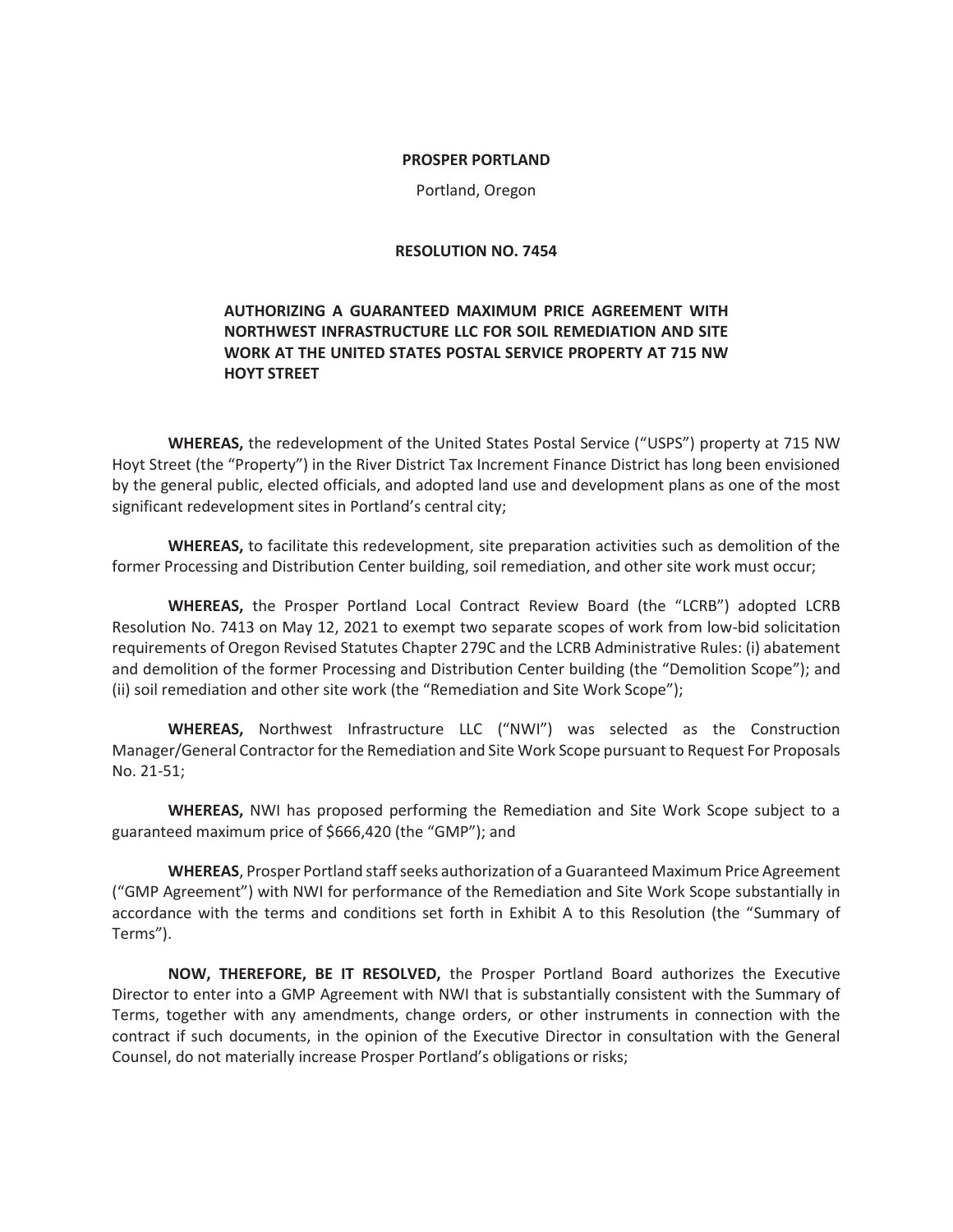Board Resolution – Authorizing GMP Agreement for USPS Site Work & Soil Remediation June 7, 2022 **Page 2 of 2** 

**BE IT FURTHER RESOLVED**, the Prosper Portland Board authorizes the Executive Director to take such further actions and execute other documents as may be necessary or appropriate to complete the transactions described in the Summary of Terms;

**BE IT FURTHER RESOLVED**, that the Prosper Portland Board specifically authorizes the use of the Owner's Contingency set forth in the Summary of Terms for any unanticipated costs and expenses for which Prosper Portland is or may be responsible, as the owner, in connection with the Remediation and Site Work Scope, or for changes in scope deemed reasonably necessary or appropriate by the Executive Director or her designee; and

**BE IT FURTHER RESOLVED,** that this resolution is effective immediately upon its adoption.

Adopted by the Prosper Portland Commission on

June 7, 2022

igense

Pam Feigenbutz, Recording Secretary

 $\overline{\phantom{0}}$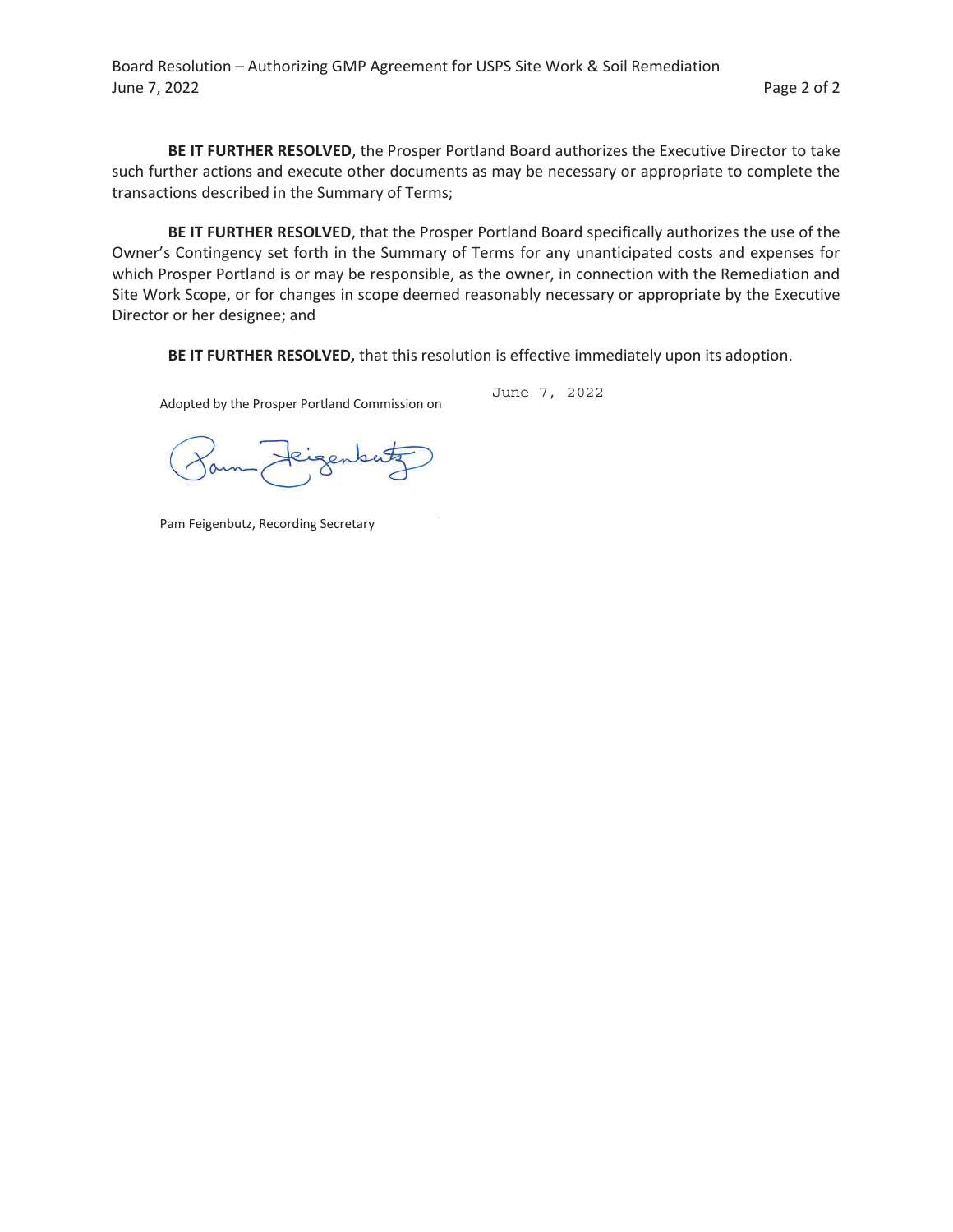### **Summary of Terms**

- 1. Guaranteed Maximum Price. The GMP Agreement will establish a guaranteed maximum price of \$666,420, which will not be exceeded except due to specific circumstances identified therein, such as additional scope ordered by Prosper Portland, unforeseen or concealed site conditions, or certain defined allowances.
- 2. Owner Contingency. Prosper Portland may utilize up to \$100,000 as an owner-controlled contingency for unanticipated costs and expenses for which Prosper Portland may be responsible, as the owner, in connection with the scope of work, or for changes in scope deemed reasonably necessary or appropriate by the Executive Director or her designee. Staff anticipates that this amount will not be initially included or referenced in the GMP Agreement, but rather will be held in reserve by Prosper Portland staff should circumstances require.
- 3. Scope of Work. The contractor will be responsible for the timely completion of the scope of work, which primarily includes civil/flatwork including coordination with the design team to obtain necessary permits, coordination with Prosper Portland and the design team on strategies to limit disruption to USPS delivery trucks during soil remediation and demolition, demolition of the electrical transformer building (ETB), soil remediation, and construction of new driveway access for USPS delivery trucks and cars utilizing the existing parking garage.
- 4. Labor Community Benefits Agreement for Site Work and Soil Remediation Scope. As described in Prosper Portland Board Resolution No. 7390, adopted August 12, 2020 (the "August 2020 Resolution"), Prosper Portland staff has negotiated a Community Benefits Agreement applicable to the work consistent with the City of Portland's Community Benefits Agreement template adopted by City Council through City Council Resolution No. 37329, adopted November 8, 2017 (the "Labor Community Benefits Agreement"), with certain substantial modifications set forth in the August 2020 Resolution. The Labor Community Benefits Agreement provides, among other things, for the use of a percentage of union-referred workforce; an employee grievance resolution procedure; and the creation of a labor management – community oversight committee to advise Prosper Portland and its contractor on attainment of applicable equity policies and goals in connection with the work. The contractor's compliance with the Labor Community Benefits Agreement will be a material condition of the GMP Agreement.
- 5. Cost Savings Incentive. As will be more specifically outlined in the GMP Agreement, cost savings are to be split between Prosper Portland and the contractor on a 70% (Prosper Portland) / 30% (contractor) basis.
- 6. Prosper Portland Policies. Prosper Portland's Business Equity Policy and Workforce Training and Hiring Program, with certain modifications as set forth in the August 2020 Resolution, apply to the work. A general summary of these goals, as modified, is as follows:
	- a. Business Equity: aspirational goal of 22% of total hard construction cost awarded to COBID-recognized certified firms, with sub-goal of 12% to MBE or minority-owned DBE firms and 5% to WBE or women-owned DBE firms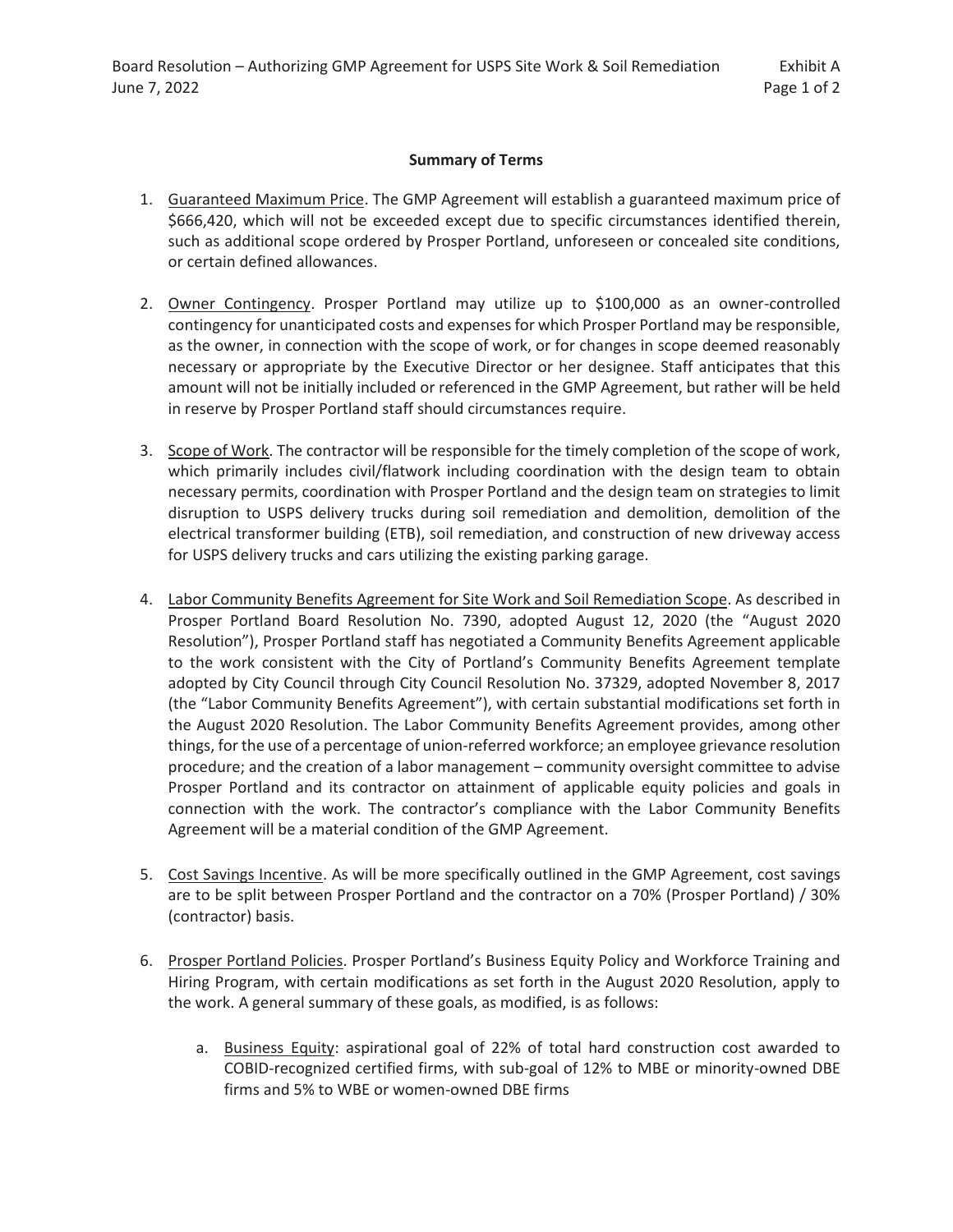b. Workforce Training and Hiring: binding requirement that 20% of labor hours in each trade are worked by registered apprentices. Aspirational goal of 30% workforce participation by people of color and 15% by women, measured in the aggregate for the journey / apprentice levels, as well as the following level-specific aspirational goals:

| <b>Worker Category</b>        | Specific Goals (in addition to aggregate 30%/ |  |
|-------------------------------|-----------------------------------------------|--|
|                               | 15% goal described above)                     |  |
| <b>Female Apprentices</b>     | 14%                                           |  |
| Female Journey-Level          | 9%                                            |  |
| People of Color Apprentices   | 22%                                           |  |
| People of Color Journey-Level | 22%                                           |  |

- 7. Contribution to Construction Equity Fund. Consistent with the August 2020 Resolution, Prosper Portland will contribute an amount equal to 1% of the combined hard cost of both the Demolition Scope and the Remediation and Site Work Scope (capped in the aggregate at \$200,000) to Prosper Portland's Construction Equity Fund. Staff anticipates that this contribution will not flow through the contract for either scope, but will be deposited separately into the Construction Equity Fund by Prosper Portland with eligible funds identified by the Executive Director in consultation with the Finance Department.
- 8. Prevailing Wage. As contemplated in Prosper Portland's Construction Wages Policy, adopted through Resolution No. 6666 on January 29, 2009, the work is subject to both Oregon's prevailing wage law and the Davis-Bacon Act. Contractor will be responsible for ensuring that workers are paid not less than the higher of state and federal prevailing wage rates.
- 9. Insurance and Bonds. Payment and performance bonds in the amount of the contract price must be obtained, and the contractor will obtain insurance consistent with Prosper Portland's general construction contracting practices.
- 10. Anticipated Project Schedule. The work is anticipated to commence in late June 2022 and be completed by mid-October 2022.